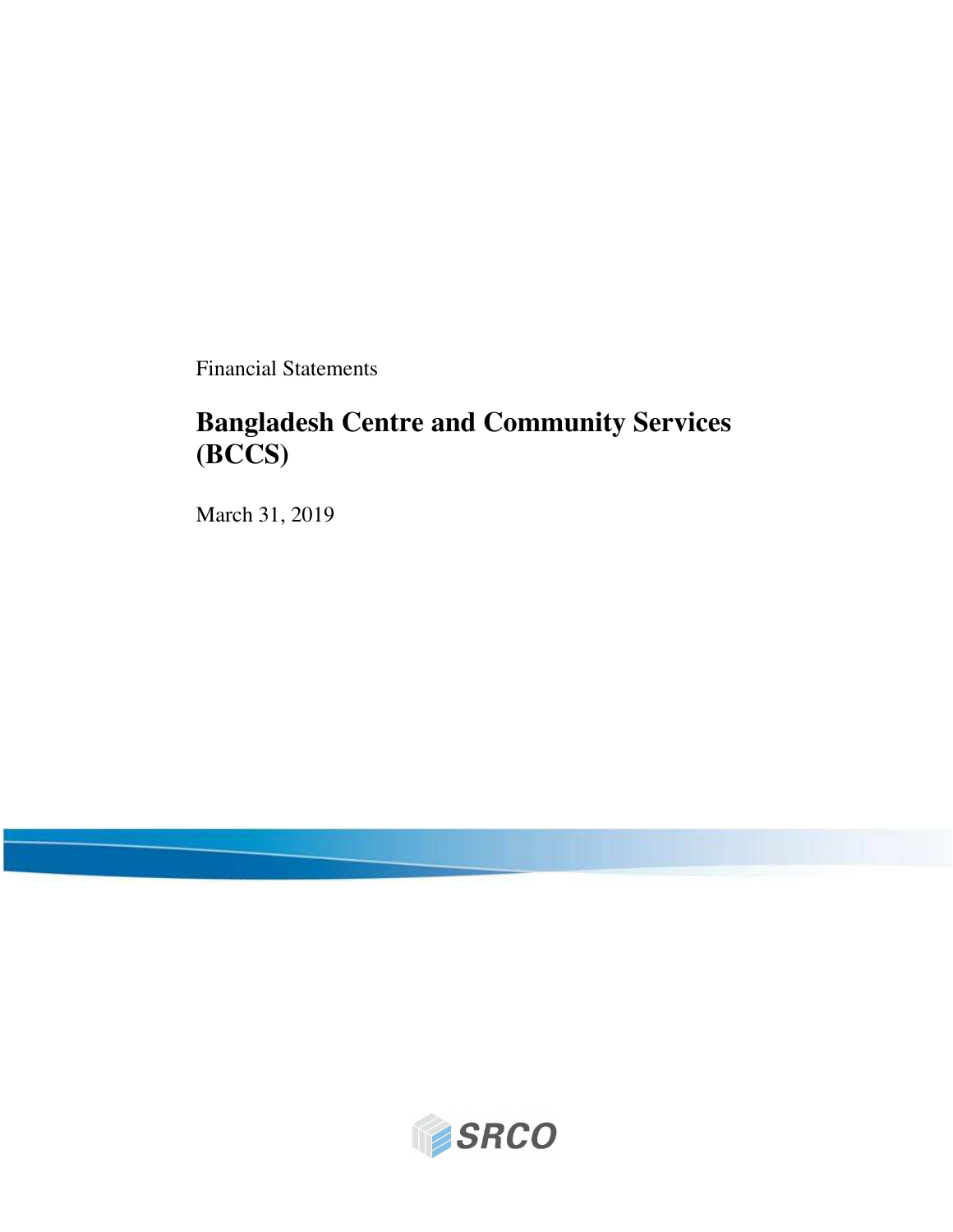March 31, 2019

### **Table of contents**

| FINANCIAL STATEMENTS |  |
|----------------------|--|
|                      |  |
|                      |  |
|                      |  |
|                      |  |
|                      |  |

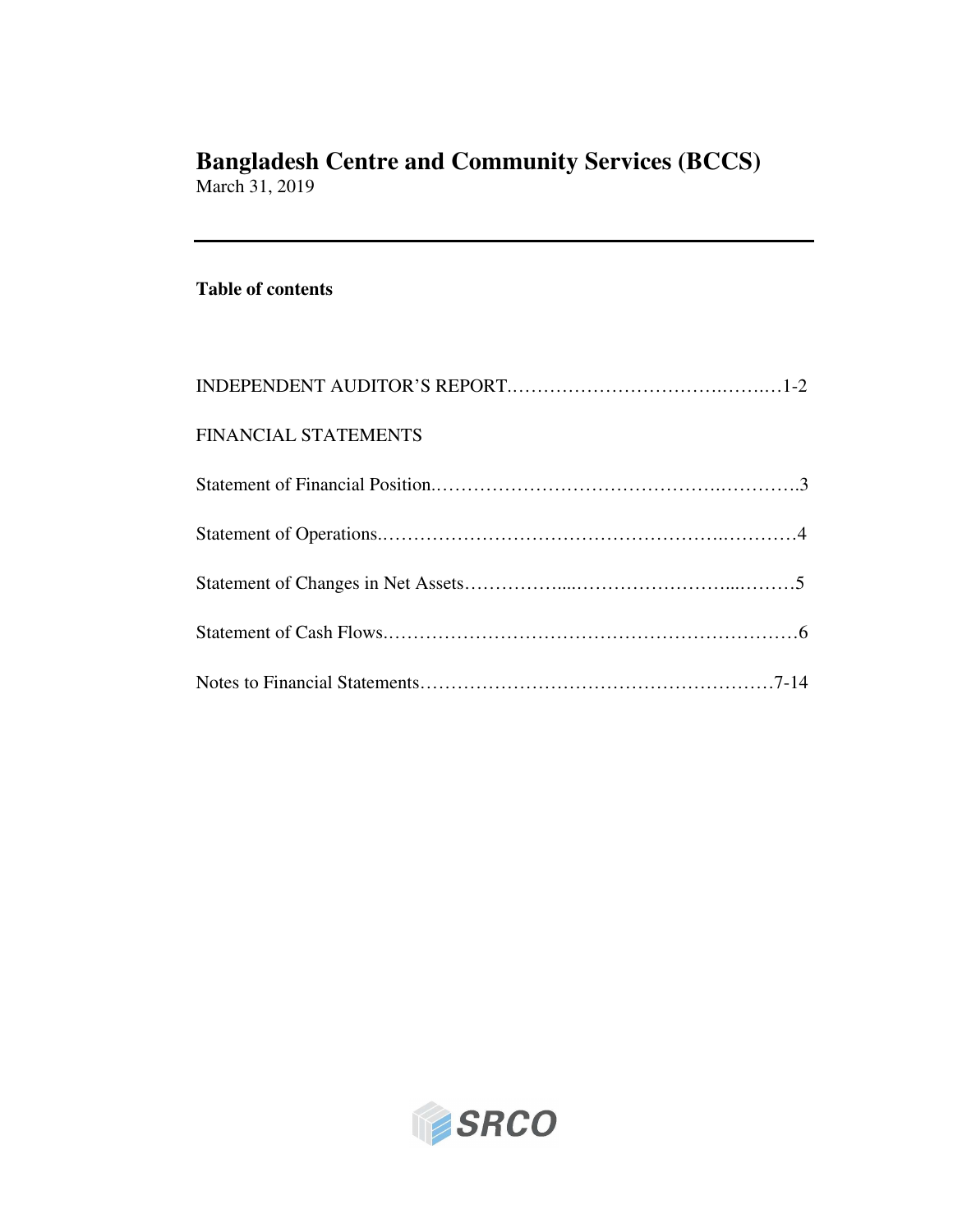

**SRCO Professional Corporation Chartered Professional Accountants Licensed Public Accountants**  Park Place Corporate Centre 15 Wertheim Court, Suite 409 Richmond Hill, ON L4B 3H7

Tel: 905 882 9500 & 416 671 7292 Fax: 905 882 9580 Email: info@srco.ca www.srco.ca

#### **INDEPENDENT AUDITOR'S REPORT**

#### **To the Members of Bangladesh Centre and Community Services (BCCS)**

#### *Qualified Opinion*

We have audited the financial statements of Bangladesh Centre and Community Services (BCCS) (the "Organization") as at March 31, 2019, and the statements of operations, changes in net assets and cash flows for the year then ended, and notes to the financial statements, including a summary of significant accounting policies.

In our opinion, except for the possible effects of the matter described in the *Basis for Qualified Opinion* section of our report, the accompanying financial statements present fairly, in all material respects, the financial position of Bangladesh Centre and Community Services as at March 31, 2019, and the results of its operations and its cash flows for the year then ended in accordance with Canadian accounting standards for not-for-profit organizations.

#### *Basis for Qualified Opinion*

In common with many charitable organizations, the Organization derives revenue from donations, the completeness of which is not susceptible of satisfactory audit verification. Accordingly, our audit of these revenues was limited to the amounts recorded in the records of the Organization and we were not able to determine whether any adjustments might be necessary for recorded donations, the excess of revenues over expenses, cash flows from operating activities for the years ended March 31, 2019 and March 31, 2018, current assets as at March 31, 2019 and March 31, 2018, and net assets as at April 1 and March 31 for both 2019 and 2018. Consequently, we expressed a qualified audit opinion on the financial statements for the year ended March 31, 2019, because of the possible effects of this scope limitation.

We conducted our audit in accordance with Canadian generally accepted auditing standards. Our responsibilities under those standards are further described in the *Auditor's Responsibilities for the Audit of the Financial Statements* section of our report. We are independent of the Organization in accordance with the ethical requirements that are relevant to our audit of the financial statements in Canada, and we have fulfilled our other ethical responsibilities in accordance with these requirements. We believe that the audit evidence we have obtained is sufficient and appropriate to provide a basis for our qualified audit opinion.

#### *Responsibilities of Management and Those Charged with Governance for the Financial statements*

Management is responsible for the preparation and fair presentation of these financial statements in accordance with Canadian accounting standards for not-for-profit organizations, and for such internal control as management determines is necessary to enable the preparation of financial statements that are free from material misstatement, whether due to fraud or error.

In preparing the financial statements, management is responsible for assessing the Organization's ability to continue as a going concern, disclosing, as applicable, matters related to going concern and using the going concern basis of accounting unless management either intends to liquidate the Organization or to cease operations, or has no realistic alternative but to do so.

Those charged with governance are responsible for overseeing the Organization's financial reporting process.

#### *Auditor's Responsibilities for the Audit of the Financial Statements*

Our objectives are to obtain reasonable assurance about whether the financial statements as a whole are free from material misstatement, whether due to fraud or error, and to issue an auditor's report that includes our opinion. Reasonable assurance is a high level of assurance, but is not a guarantee that an audit conducted in accordance with Canadian generally accepted auditing standards will always detect a material misstatement when it exists.

*(continues)*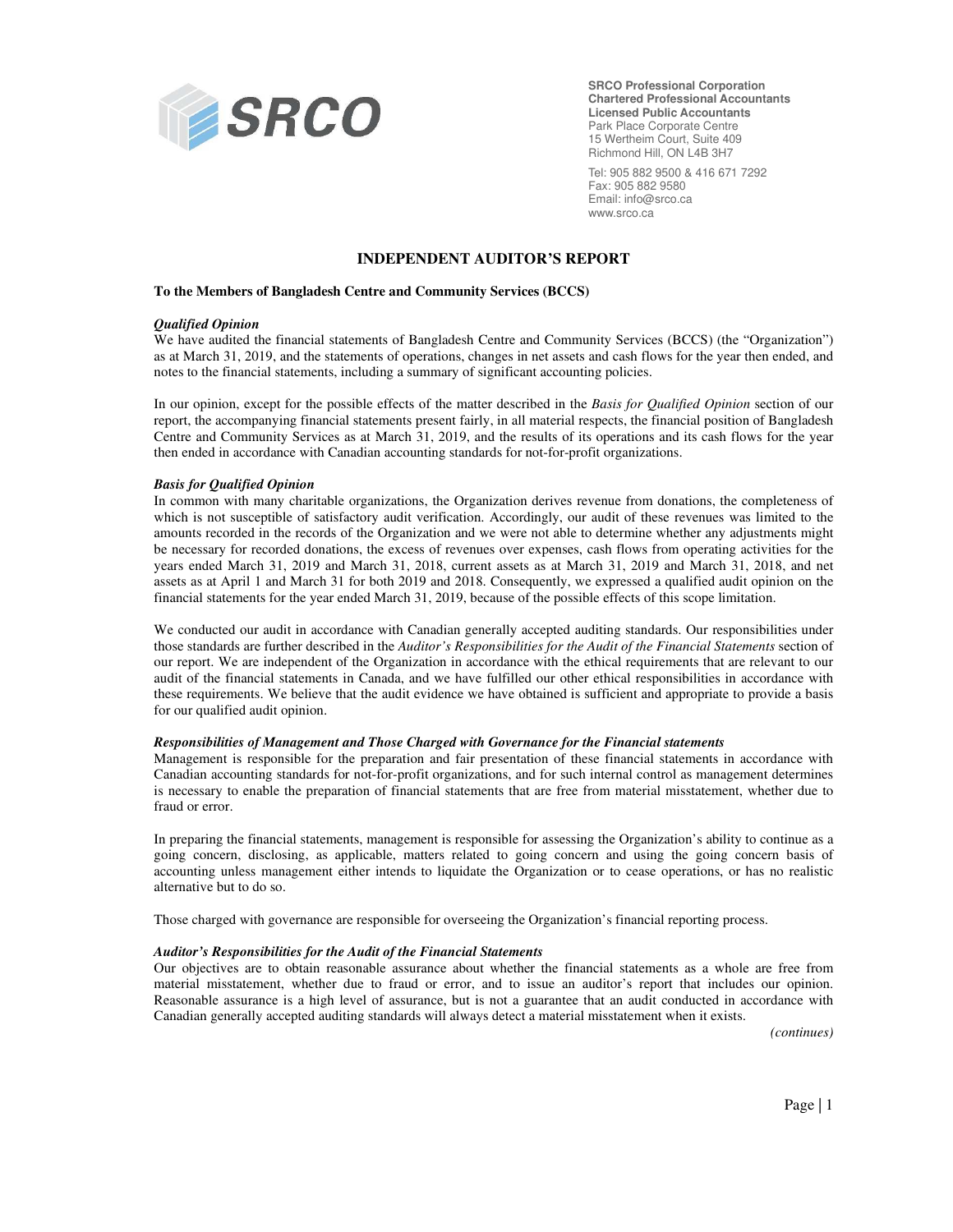

#### **Independent Auditor's Report to the Members of Bangladesh Centre and Community Services (BCCS)**  *(continued)*

Misstatements can arise from fraud or error and are considered material if, individually or in the aggregate, they could reasonably be expected to influence the economic decisions of users taken on the basis of these financial statements. As part of an audit in accordance with Canadian generally accepted auditing standards, we exercise professional judgment and maintain professional skepticism throughout the audit. We also:

- Identify and assess the risks of material misstatement of the financial statements, whether due to fraud or error, design and perform audit procedures responsive to those risks, and obtain audit evidence that is sufficient and appropriate to provide a basis for our opinion. The risk of not detecting a material misstatement resulting from fraud is higher than for one resulting from error, as fraud may involve collusion, forgery, intentional omissions, misrepresentations, or the override of internal control.
- Obtain an understanding of internal control relevant to the audit in order to design audit procedures that are appropriate in the circumstances, but not for the purpose of expressing an opinion on the effectiveness of the Organization's internal control.
- Evaluate the appropriateness of accounting policies used and the reasonableness of accounting estimates and related disclosures made by management.
- Conclude on the appropriateness of management's use of the going concern basis of accounting and, based on the audit evidence obtained, whether a material uncertainty exists related to events or conditions that may cast significant doubt on the Organization's ability to continue as a going concern. If we conclude that a material uncertainty exists, we are required to draw attention in our auditor's report to the related disclosures in the financial statements or, if such disclosures are inadequate, to modify our opinion. Our conclusions are based on the audit evidence obtained up to the date of our auditor's report. However, future events or conditions may cause the Organization to cease to continue as a going concern.
- Evaluate the overall presentation, structure and content of the financial statements, including the disclosures, and whether the financial statements represent the underlying transactions and events in a manner that achieves fair presentation.

We communicate with those charged with governance regarding, among other matters, the planned scope and timing of the audit and significant audit findings, including any significant deficiencies in internal control that we identify during our audit.

SRCO Professional Corporation

Richmond Hill, Ontario September 27, 2019

CHARTERED PROFESSOINAL ACCOUNTANTS Authorized to practise public accounting by the Chartered Professional Accountants of Ontario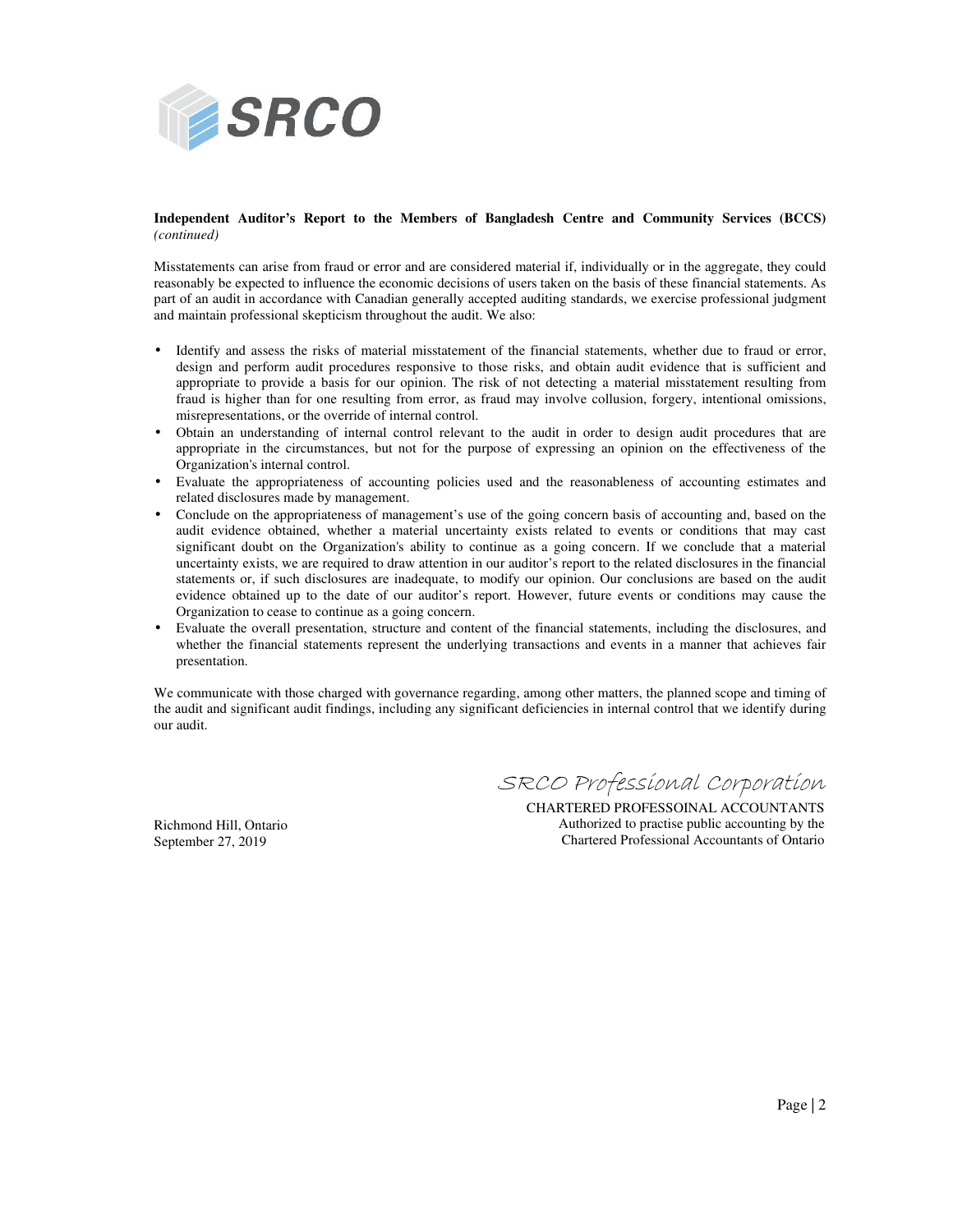## **STATEMENT OF FINANCIAL POSITION**

As at March 31, 2019

| \$      | \$                          |
|---------|-----------------------------|
|         |                             |
|         |                             |
|         |                             |
| 184,813 | 58,746                      |
| 1,600   | 1,600                       |
| 186,413 | 60,346                      |
| 367,142 | 377,130                     |
| 553,555 | 437,476                     |
|         |                             |
|         |                             |
| 11,362  | 6,326                       |
| 155,272 | 30,381                      |
| 5,377   | 5,260                       |
| 24,158  | 23,907                      |
| 196,169 | 65,186                      |
| 3,042   | 3,042                       |
| 293,207 | 317,365                     |
| 492,418 | 386,281                     |
|         |                             |
|         | 51,195                      |
|         | 51,195                      |
|         | 437,476                     |
|         | 61,137<br>61,137<br>553,555 |

On behalf of the Board of Directors

Director Director

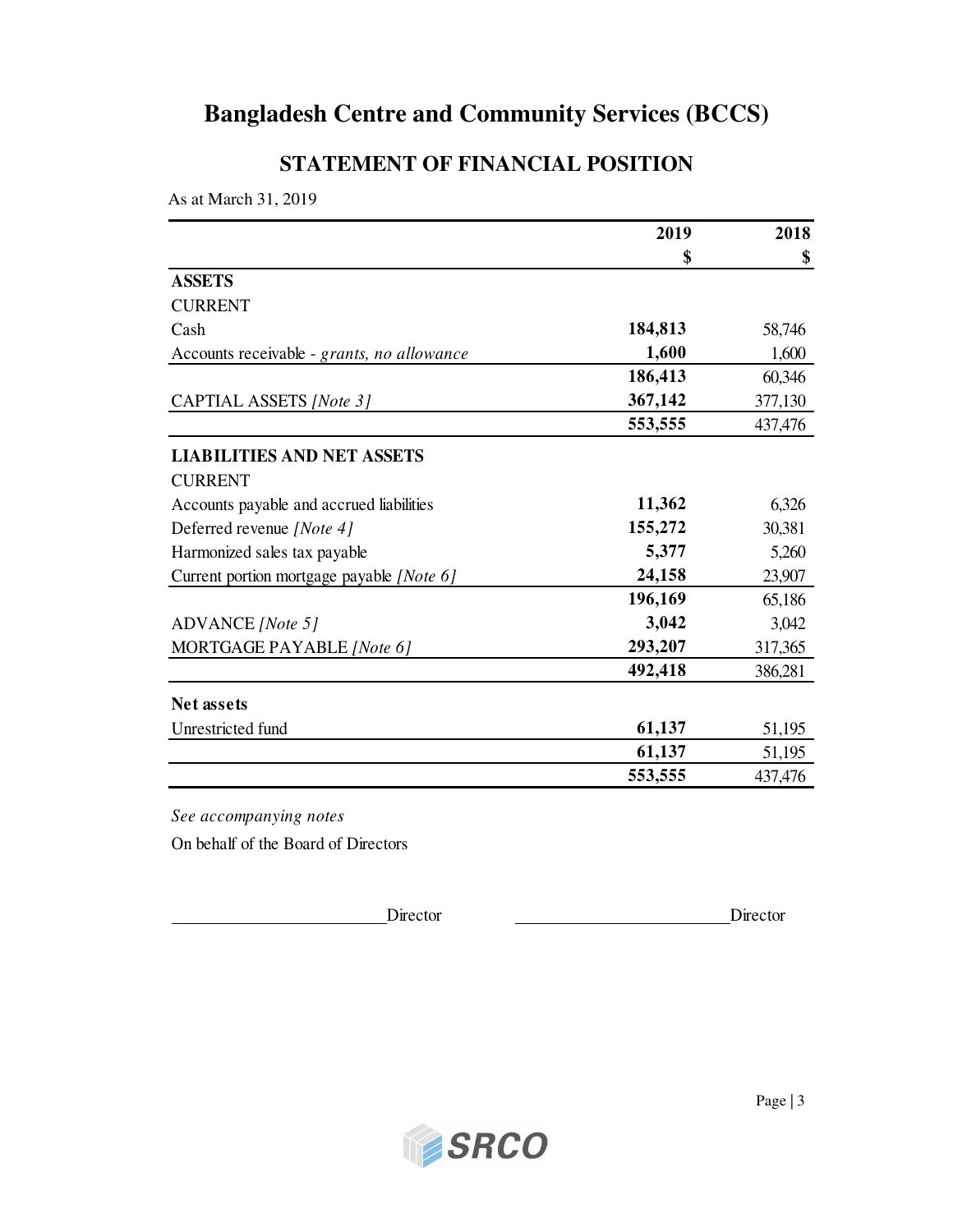# **STATEMENT OF OPERATIONS**

Year ended March 31, 2019

|                                                       |                     | Grant    |                  |         |  |
|-------------------------------------------------------|---------------------|----------|------------------|---------|--|
|                                                       | <b>Unrestricted</b> | programs | <b>Total</b>     | Total   |  |
|                                                       | fund                | fund     | 2019             | 2018    |  |
|                                                       | \$                  | \$       | \$               | \$      |  |
| <b>REVENUE</b>                                        |                     |          |                  |         |  |
| Operating grants                                      |                     |          |                  |         |  |
| City of Toronto, Arts & Cultural Services - Mural art |                     |          |                  |         |  |
| projects                                              |                     |          |                  | 4,500   |  |
| City of Toronto, Toronto Public Health - Prevention   |                     |          |                  |         |  |
| of type 2 diabetes<br>Ministry of Canadian Heritage - |                     | 13,425   | 13,425           | 1,575   |  |
| Proud to be Canadian                                  |                     |          |                  | 37,500  |  |
| Ministry of Employment and Social Development         |                     |          |                  |         |  |
| Canada - New horizons for seniors                     |                     |          |                  | 25,000  |  |
| Ministry of Citizenship and Immigration, Seniors      |                     |          |                  |         |  |
| <b>Community Grant Program</b>                        |                     |          |                  | 8,000   |  |
| Ontario Trillium Foundation - Elevator Project        |                     | 1,413    | 1,413            |         |  |
| Multicultural Community Capacity Grant Program -      |                     |          |                  |         |  |
| Empowering parents through harnessing social          |                     |          |                  |         |  |
| connections                                           |                     | 8,000    | 8,000            |         |  |
| Ministry of Citizenship and Emmigration - Moving      |                     |          |                  |         |  |
| seniors to digital era                                |                     | 24,456   | 24,456           |         |  |
| Ministry of Employment and Social Development         |                     |          |                  |         |  |
| Canada - Canada summer job                            |                     | 3,713    | 3,713            | 12,364  |  |
| Rental income                                         | 47,882              |          | 47,882           | 44,945  |  |
| Membership fees and donations                         | 25,470              |          | 25,470           | 40,243  |  |
| Fundraising and other                                 | 8,285<br>81,637     | 51,007   | 8,285<br>132,644 | 31,148  |  |
| <b>EXPENDITURES</b>                                   |                     |          |                  | 205,274 |  |
| Direct program [Notes 7 & 9]                          |                     | 51,183   | 51,183           |         |  |
|                                                       |                     |          | 12,405           | 89,433  |  |
| Mortgage interest                                     | 12,405<br>13,402    |          | 13,402           | 14,681  |  |
| Property taxes                                        | 520                 |          | 520              | 14,010  |  |
| Fundraising and other expenses                        |                     |          |                  | 13,854  |  |
| Utilities                                             | 5,856               |          | 5,856            | 9,088   |  |
| Salaries and wages                                    | 11,311              |          | 11,311           | 6,600   |  |
| Professional fees                                     | 3,277               |          | 3,277            | 4,706   |  |
| Insurance                                             | 4,435               |          | 4,435            | 3,939   |  |
| Repairs and maintenance                               | 1,521               |          | 1,521            | 3,692   |  |
| Office and general                                    | 2,770               |          | 2,770            | 2,749   |  |
| Renovation                                            | 4,747               |          | 4,747            |         |  |
| Telecommunications                                    | 944                 |          | 944              | 1,028   |  |
| Bank charges and interest                             | 343                 |          | 343              | 362     |  |
|                                                       | 61,531              | 51,183   | 112,714          | 164,142 |  |
| <b>EXCESS (DEFICIENCY) OF REVENUE OVER</b>            |                     |          |                  |         |  |
| <b>EXPENDITURES BEFORE UNDERNOTED ITEM</b>            | 20,106              | (176)    | 19,930           | 41,132  |  |
| Amortization                                          | 9,988               |          | 9,988            | 10,404  |  |
| <b>EXCESS (DEFICIENCY) OF REVENUE OVER</b>            |                     |          |                  |         |  |
| <b>EXPENDITURES</b>                                   | 10,118              | (176)    | 9,942            | 30,728  |  |

*See accompanying notes*



Page | 4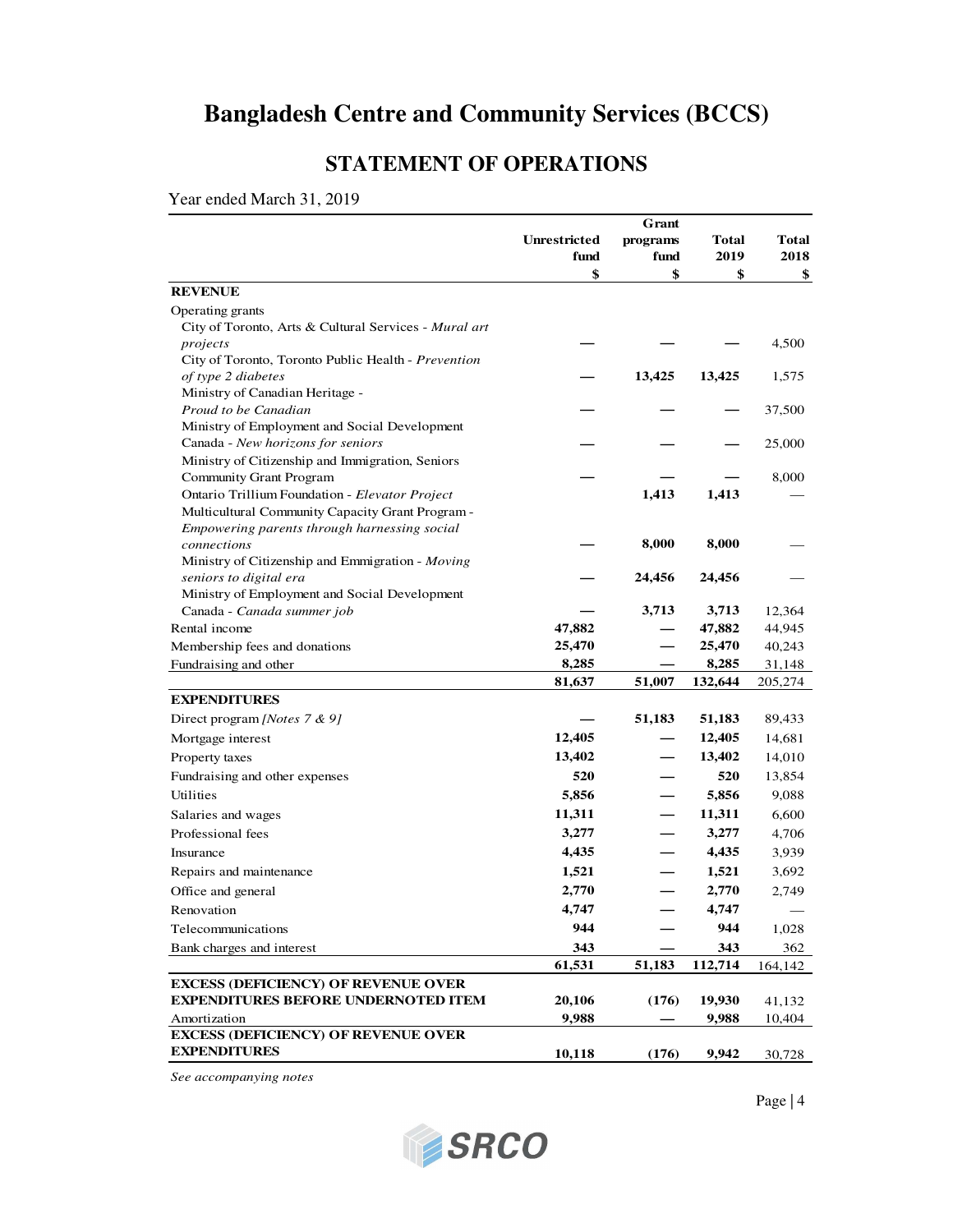## **STATEMENT OF CHANGES IN NET ASSETS**

Year ended March 31, 2019

|                                       | Unrestricted | programs | <b>Total</b> | <b>Total</b> |
|---------------------------------------|--------------|----------|--------------|--------------|
|                                       | fund         | fund     | 2019         | 2018         |
|                                       | \$           | \$       | \$           | \$           |
| <b>NET ASSETS - BEGINNING OF YEAR</b> | 51,195       |          | 51,195       | 20,467       |
| Excess (deficiency) of revenue        |              |          |              |              |
| over expenditures                     | 10,118       | (176)    | 9,942        | 30,728       |
| Interfund transfer                    | (176)        | 176      |              |              |
| <b>NET ASSETS - END OF YEAR</b>       | 61,137       |          | 61,137       | 51,195       |

*See accompanying notes*

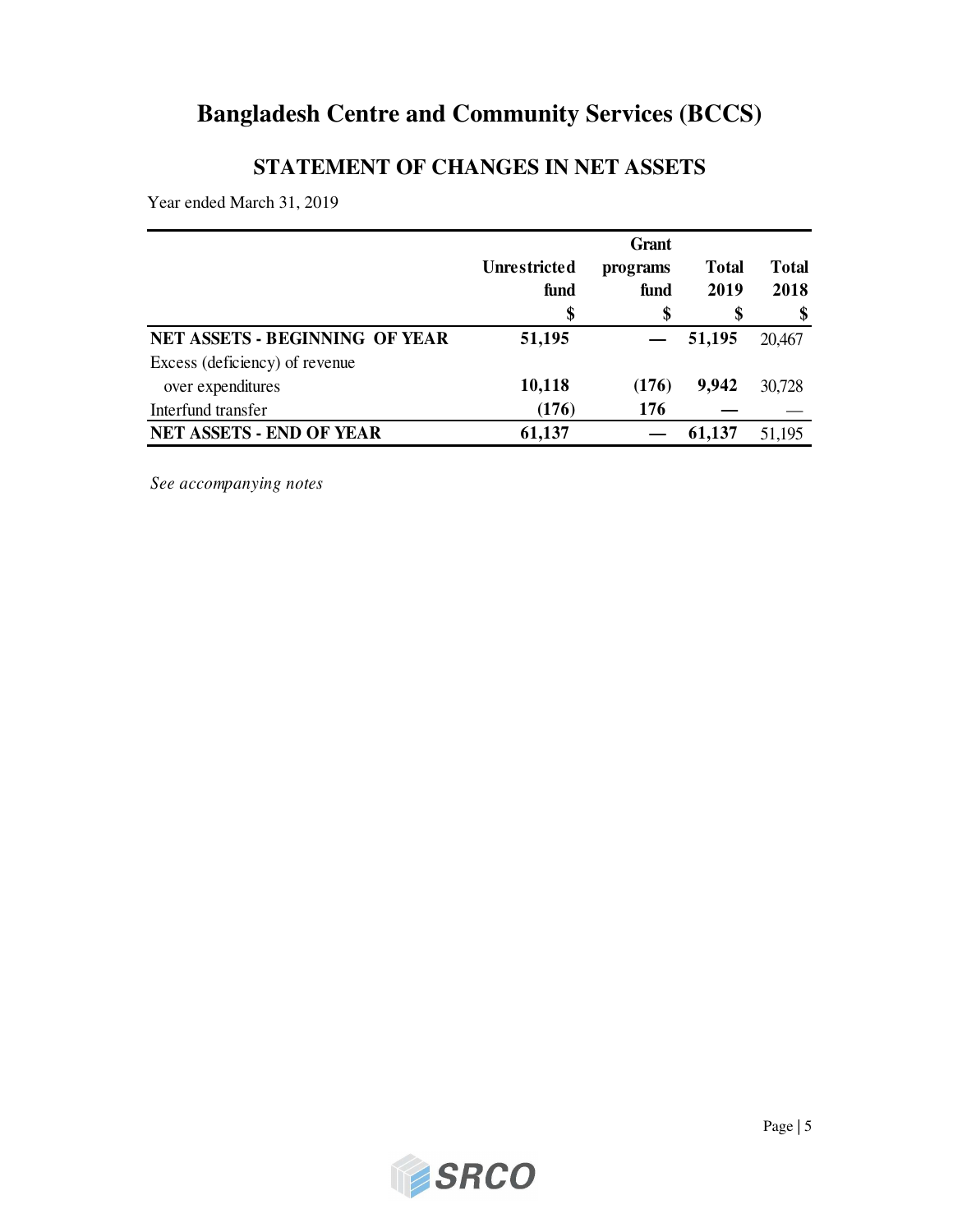## **STATEMENT OF CASH FLOWS**

Year ended March 31, 2019

|                                           | 2019     | 2018     |
|-------------------------------------------|----------|----------|
|                                           | \$       | \$       |
| <b>OPERATING ACTIVITIES</b>               |          |          |
| Excess of revenue over expenditures       | 9,942    | 30,728   |
| Items not affecting cash:                 |          |          |
| Amortization                              | 9,988    | 10,404   |
|                                           | 19,930   | 41,132   |
| Change in non-cash working capital items: |          |          |
| Prepaid expenses                          |          | 1,400    |
| Accounts payable and accrued liabilities  | 5,036    | 317      |
| Deferred revenue                          | 124,891  | 30,381   |
| Harmonized sales tax payable              | 117      | (2,238)  |
| Cash provided by operating activities     | 149,974  | 70,992   |
| <b>FINANCING ACTIVITIES</b>               |          |          |
| Mortgage payable                          | (23,907) | (21,630) |
| Cash used in financing activities         | (23,907) | (21,630) |
| <b>INCREASE (DECREASE) IN CASH</b>        | 126,067  | 49,362   |
| <b>CASH - BEGINNING OF YEAR</b>           | 58,746   | 9,384    |
| <b>CASH - END OF YEAR</b>                 | 184,813  | 58,746   |

*See accompanying notes*

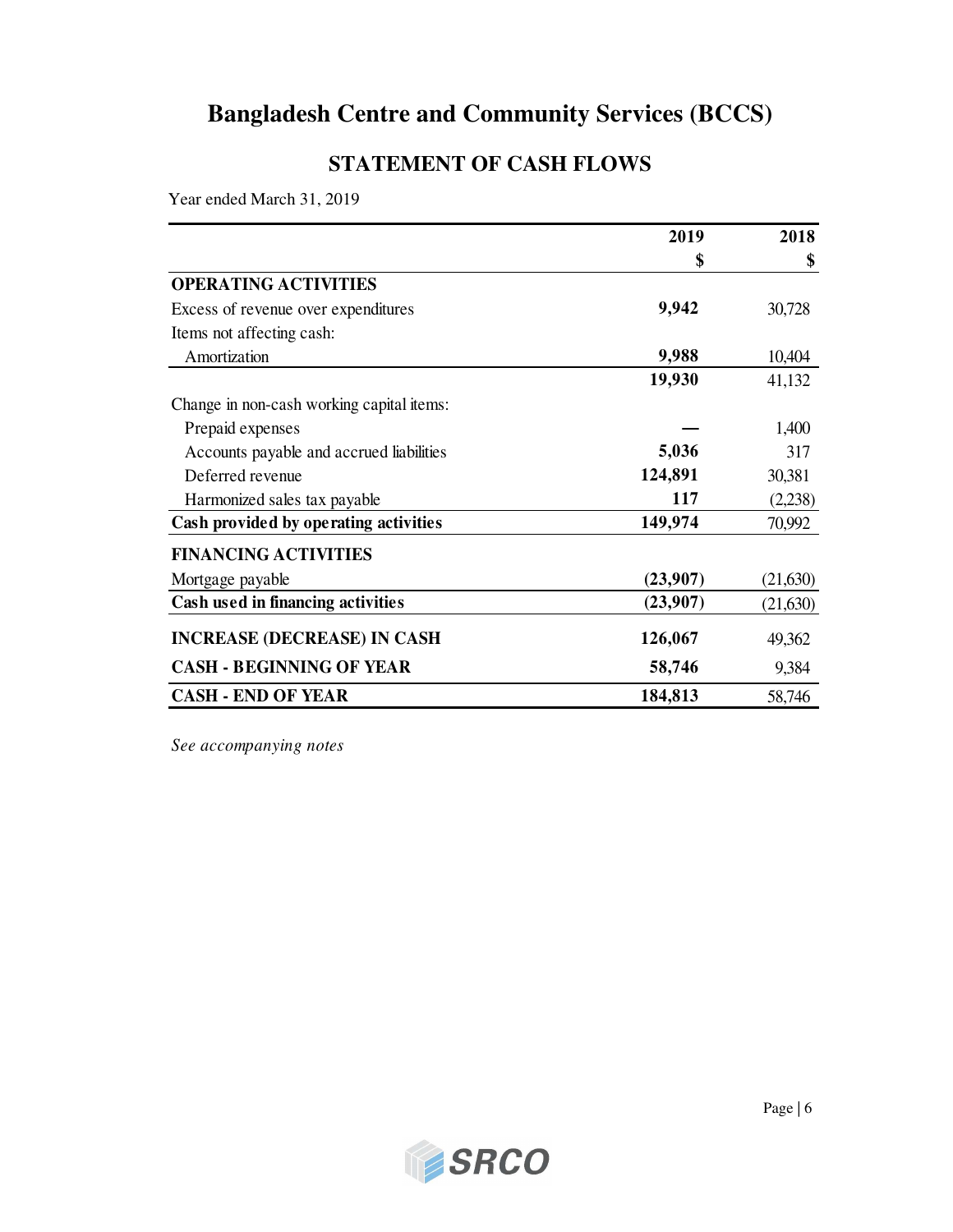### **NOTES TO FINANCIAL STATEMENTS**

#### March 31, 2019

#### **1. INCORPORATION AND PURPOSE**

Bangladesh Centre and Community Services (BCCS) (the "Organization") was incorporated without share capital, under the laws of the Province of Ontario on March 10, 2010. The Organization is a registered charity under the Income Tax Act and is not subjected to income tax. The objective of the Organization is to help newcomers and longtime residents integrate into Canadian society through knowledge, skills, and other support by:

- a. Responding to the community's needs;
- b. Promoting independence and dignity;
- c. Participating in community activities;
- d. Operating efficiently, honestly, and openly; and
- e. Providing a voice to the South Asian community.

#### **2. SUMMARY OF SIGNIFICANT ACCOUNTING POLICIES**

These financial statements have been prepared in accordance with Canadian accounting standards for not-for-profit organizations as contained in Part III of the Chartered Professional Accountant Canada ("CPAC") Handbook. To the extent Part III of the CPAC Handbook does not address certain matters applicable to the Organization; it will use accounting standards for private enterprises contained in Part II of the CPAC Handbook. The significant accounting policies are detailed as follows:

#### **Fund accounting**

All programs receive program specific government grants, the uses of which are restricted to specific programs. In order to ensure observance of the restrictions on the use of resources, the Organization has classified these activities for accounting and reporting purposes into funds as follows:

- Unrestricted revenue and expenses relating to non-program activities are reported in the unrestricted fund.
- Contributions restricted to programs, program revenues and program expenses are reported in the grant programs fund.

Interfund transfers comprise transfers of financial resources from the unrestricted fund to the grant programs fund in order to cover deficiencies resulting when expenses of programs exceed the programs specific revenues.

Page | 7

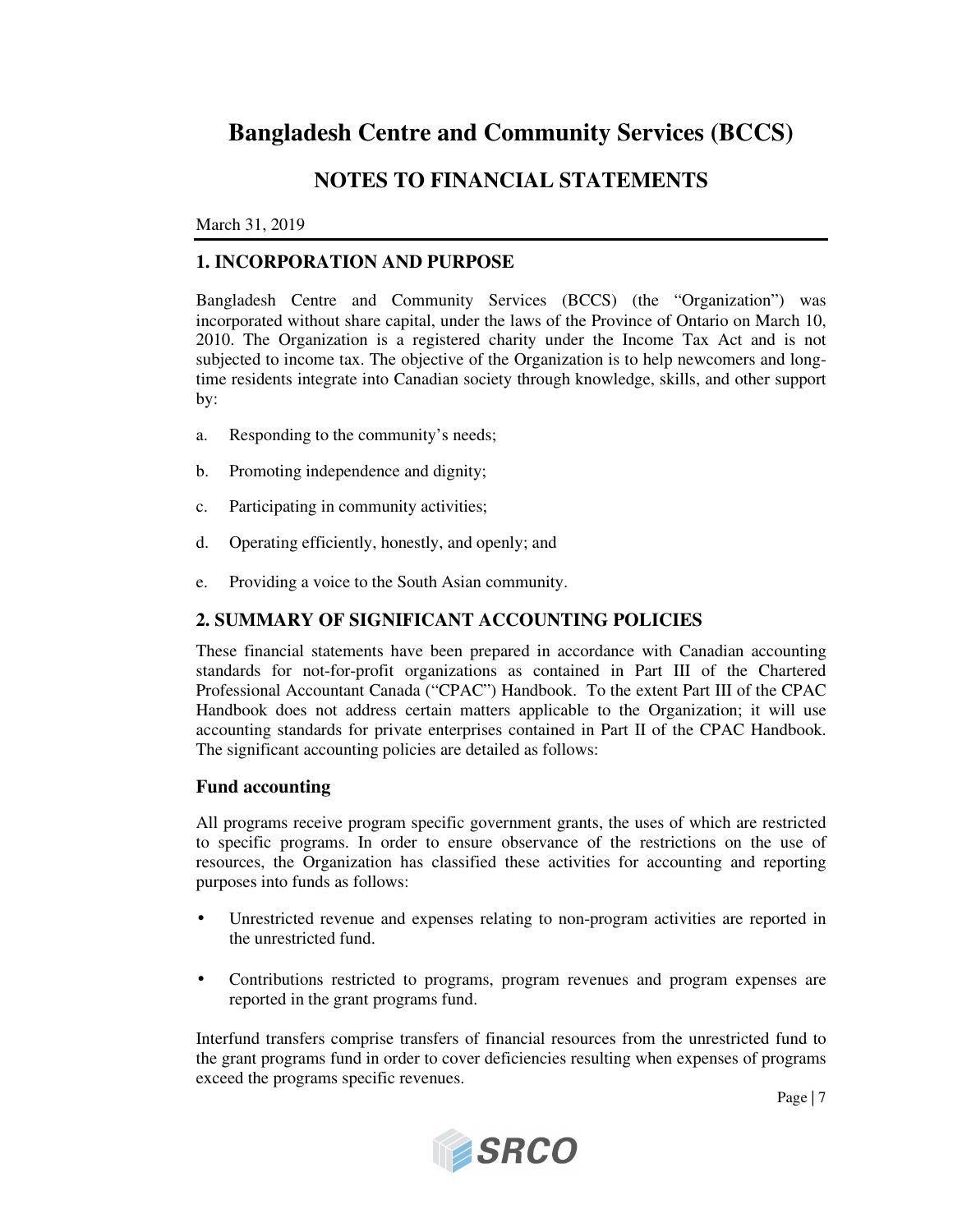### **NOTES TO FINANCIAL STATEMENTS**

#### March 31, 2019

#### **2. SUMMARY OF SIGNIFICANT ACCOUNTING POLICIES** (continued)

#### **Revenue recognition**

The Organization uses the restricted fund method of accounting for contributions for programs which are reported in the grant programs fund. Restricted contributions are recognized as revenue of the restricted grant programs fund in the year received, or receivable if the amount can be reasonably estimated and collection is reasonably assured.

Contributions, which consists of subscriptions, donations and fundraising, for which no corresponding programs fund is presented are recognized in the unrestricted fund in accordance with the deferral method. Restricted contributions for expenses of future periods are deferred and recognized as revenue in the same period as the related expenses are incurred. Contributions restricted for the purchase of equipment are deferred and recognized as revenue on the same basis as the amortization expense related to the acquired equipment. Unrestricted contributions, revenue from fundraising activities and other income are recognized as revenue of the unrestricted fund in the year received, or receivable if the amount can be reasonably estimated and collection is reasonably assured.

Rental income is recognized on a straight-line basis over the lease term.

#### **Donated equipment**

Donations of equipment are recorded at fair value when fair value can reasonably be estimated and when such value is significant.

#### **Donated material and services**

Volunteers contribute extensive time and effort to assist the Organization in carrying out its activities. The value of donated materials and services are not recorded in these financial statements due to the difficulty in determining their fair value.

#### **Capital assets**

Capital assets is stated at cost less accumulated amortization. Capital assets, other than the land, is amortized over its estimated useful life using the following rate and method:

Building  $4\%$  declining balance method

Land is not amortized.

All additions made during the year are amortized at 50% of the above rate.

Page | 8

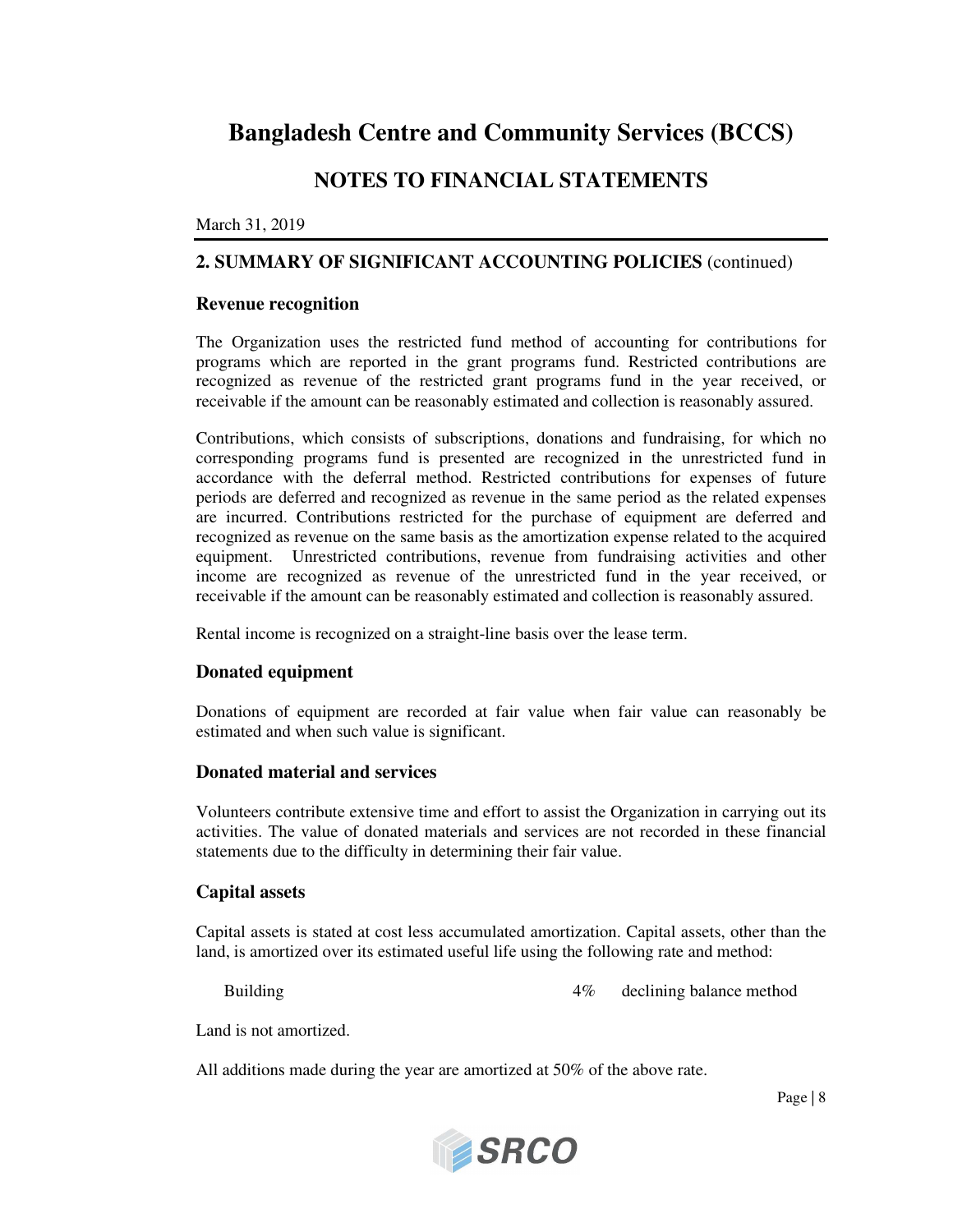### **NOTES TO FINANCIAL STATEMENTS**

#### March 31, 2019

#### **2. SUMMARY OF SIGNIFICANT ACCOUNTING POLICIES** (continued)

#### **Impairment of capital assets**

The Organization reviews capital assets whenever events or changes in circumstances indicate that the carrying amount may not be recoverable. An impairment loss is recognized when the carrying amount of the asset exceeds the sum of the undiscounted cash flows resulting from its use and eventual disposition. The impairment loss is measured at the amount by which the carrying amount of the capital assets exceeds its fair value. There were no significant indications of impairment of the carrying value of the Organization's capital assets as at March 31, 2019.

#### **Financial instruments**

The Organization initially measures its financial assets and liabilities at fair value, except for certain related party transactions that are measured at carrying amount or exchange amount, as appropriate.

The Organization subsequently measures all its financial assets and financial liabilities at cost or amortized cost.

Financial assets measured at cost or amortized cost consist of cash and accounts receivable.

Financial liabilities measured at cost or amortized cost consist of accounts payable and accrued liabilities, advance and mortgage payable.

#### **Impairment of financial instruments**

Financial assets measured at cost are tested for impairment when there are indicators of impairment. The amount of the write-down is recognized in the statement of operations. The previously recognized impairment loss may be reversed to the extent of the improvement directly or by adjusting the allowance account, provided it is no greater than the amount that would have been reported at the date of the reversal had the impairment not been recognized previously. The amount of the reversal is recognized in the statement of operations.

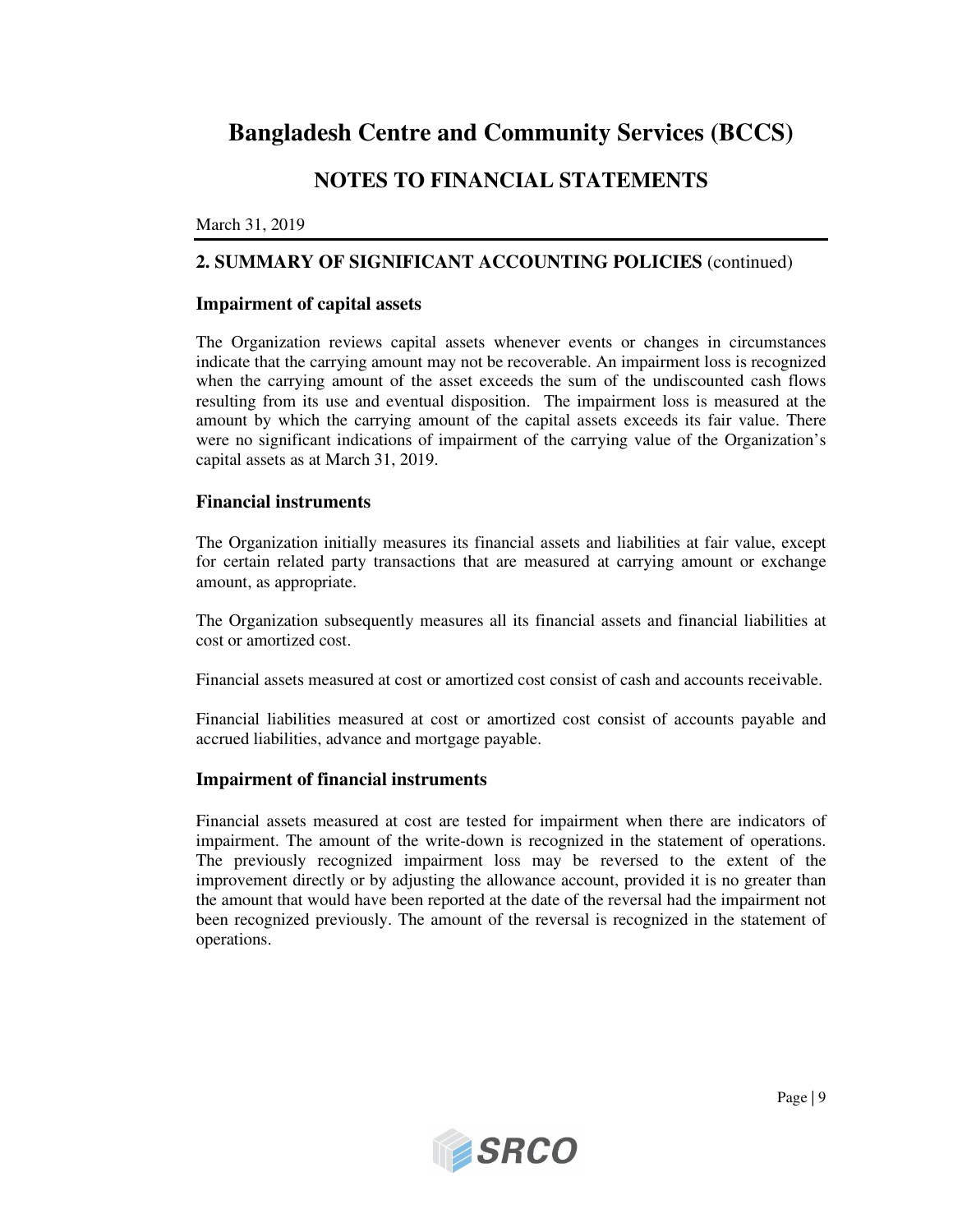## **NOTES TO FINANCIAL STATEMENTS**

#### March 31, 2019

### **2. SUMMARY OF SIGNIFICANT ACCOUNTING POLICIES** (continued)

#### **Measurement uncertainty**

The preparation of financial statements in conformity with Canadian accounting standards for not-for-profit organizations requires management to make estimates and assumptions that affect the reported amount of assets and liabilities, disclosure of contingent assets and liabilities at the date of the financial statements and the reported amounts of revenues and expenditures during the period. Such estimates include useful life of capital assets and accruals, and as adjustments become necessary they are reported in earnings in the period in which they become known. Actual results may vary from the current estimates.

#### **Cash**

The Organization's policy is to present bank balances under cash.

### **3. CAPITAL ASSETS**

|                 | Cost    | <b>Accumulated</b><br>amortization | 2019<br>Net book<br>value | 2018<br>Net book<br>value |
|-----------------|---------|------------------------------------|---------------------------|---------------------------|
| Land            | 127,422 |                                    | 127,422                   | 127,422                   |
| <b>Building</b> | 300,000 | 60,280                             | 239,720                   | 249,708                   |
|                 | 427,422 | 60,280                             | 367,142                   | 377,130                   |

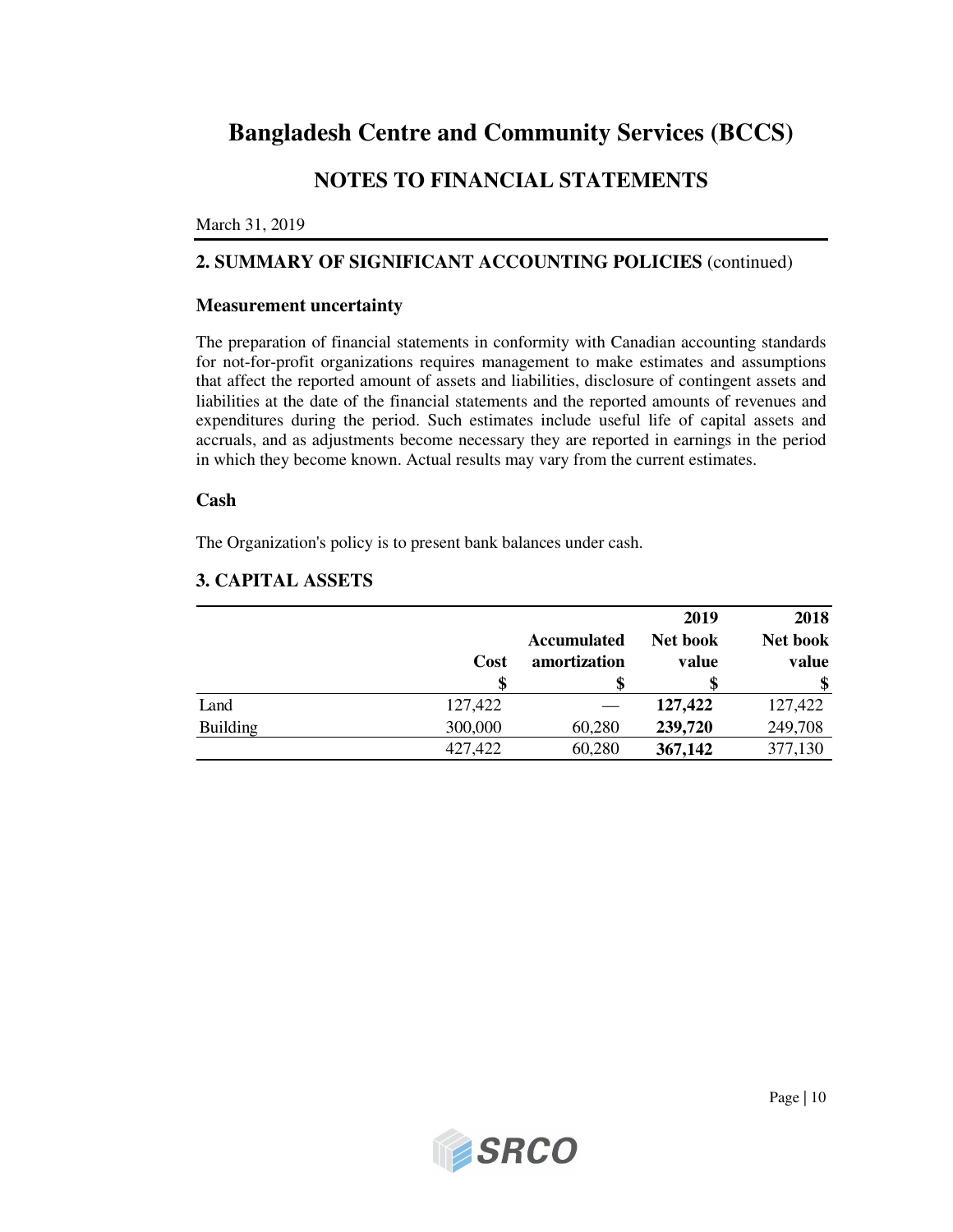## **NOTES TO FINANCIAL STATEMENTS**

March 31, 2019

#### **4. DEFERRED REVNUE**

| City of Toronto, Toronto Public Health - Prevention of type 2 diabetes               |                                                       |         |
|--------------------------------------------------------------------------------------|-------------------------------------------------------|---------|
|                                                                                      | 2019                                                  | 2018    |
|                                                                                      | \$                                                    | \$      |
| DEFERRED REVENUE - BEGINNING OF YEAR                                                 | 5,925                                                 |         |
| Funds received                                                                       | 7,500                                                 | 7,500   |
| Less: revenue recognized during the year                                             | (13, 425)                                             | (1,575) |
| DEFERRED REVENUE - END OF YEAR                                                       |                                                       | 5,925   |
| Ministry of Employment and Social Development Canada - Moving Seniors to Digital Era |                                                       |         |
|                                                                                      | 2019                                                  | 2018    |
|                                                                                      | \$                                                    | \$      |
| DEFERRED REVENUE - BEGINNING OF YEAR                                                 | 24,456                                                |         |
| Funds received                                                                       |                                                       | 24,456  |
| Less: revenue recognized during the year                                             | (24, 456)                                             |         |
| DEFERRED REVENUE - END OF YEAR                                                       |                                                       | 24,456  |
| New Horizons for Senior Services - Gather to Dance Together                          |                                                       |         |
|                                                                                      | 2019                                                  | 2018    |
|                                                                                      | \$                                                    | \$      |
| DEFERRED REVENUE - BEGINNING OF YEAR                                                 |                                                       |         |
| Funds received                                                                       | 21,685                                                |         |
| Less: revenue recognized during the year                                             |                                                       |         |
| DEFERRED REVENUE - END OF YEAR                                                       | 21,685                                                |         |
|                                                                                      | <b>Ontario Trillium Foundation - Elevator Project</b> |         |
|                                                                                      | 2019                                                  | 2018    |
|                                                                                      |                                                       | \$      |
| DEFERRED REVENUE - BEGINNING OF YEAR                                                 |                                                       |         |
| Funds received                                                                       | 135,000                                               |         |
| Less: revenue recognized during the year                                             | (1, 413)                                              |         |



**DEFERRED REVENUE - END OF YEAR** 133,587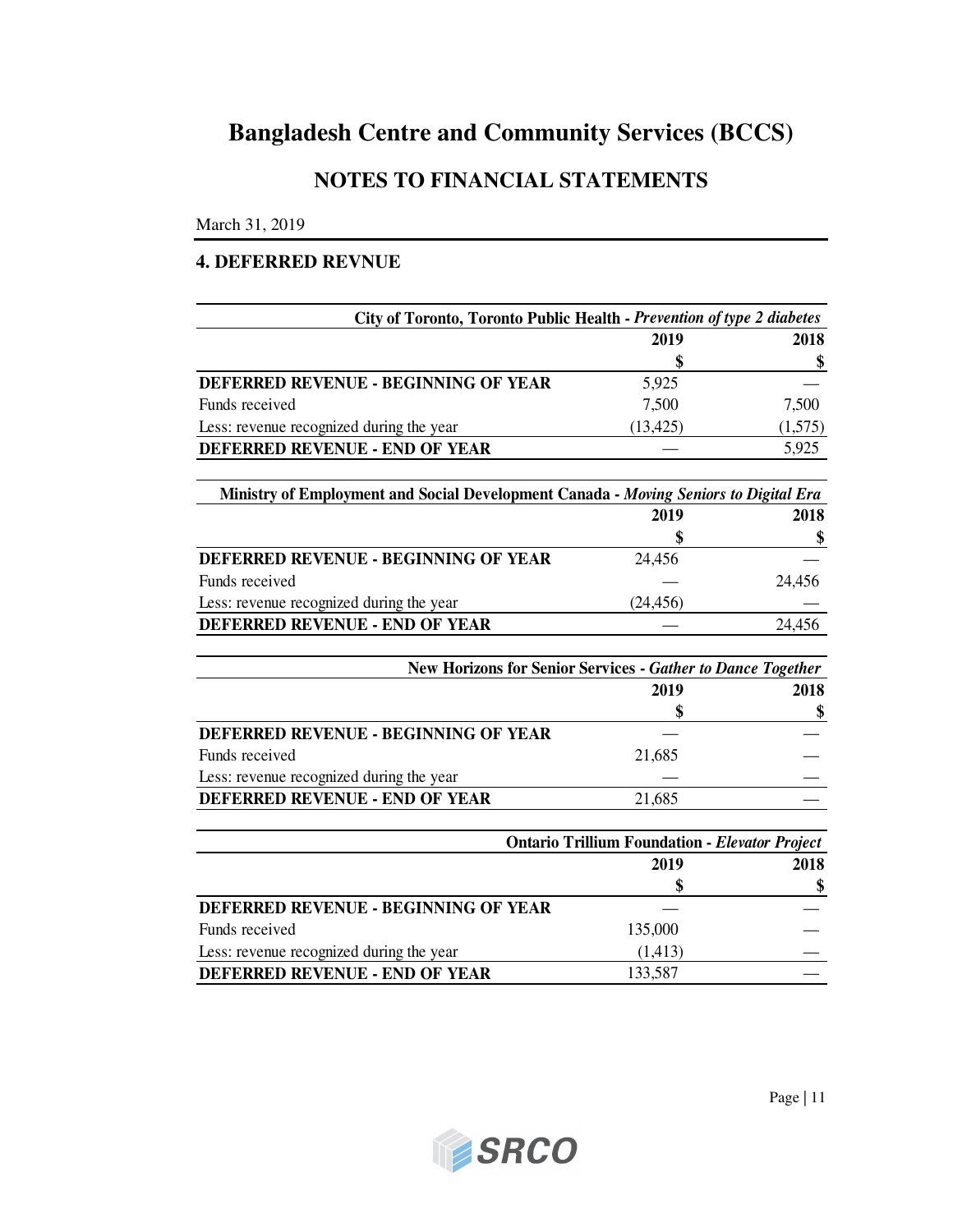### **NOTES TO FINANCIAL STATEMENTS**

#### March 31, 2019

#### **5. ADVANCE**

The advance is payable to a related party who is a member of the Organization's board of directors. The advance is unsecured, non-interest bearing, and has no set terms of repayment. The director has confirmed in writing not to require payment within the next fiscal year. Accordingly, the advance has been classified as a non-current liability.

#### **6. MORTGAGE PAYABLE**

|                                                                        | 2019      | 2018     |
|------------------------------------------------------------------------|-----------|----------|
|                                                                        | \$        | \$       |
| The mortgage is repayable in monthly instalments of \$3,026,           |           |          |
| including principal and interest at a rate of 4% and maturing in 2030. |           |          |
| The mortgage is secured by the capital assets, with a net carrying     |           |          |
| amount of \$367,142 as at March 31, 2019.                              | 317,365   | 341.272  |
| Less: current portion                                                  | (24, 158) | (23,907) |
|                                                                        | 293,207   | 317,365  |

The mortgage principal repayments required during the next five years are estimated as follows:

|            | \$      |
|------------|---------|
| 2020       | 24,158  |
| 2021       | 25,134  |
| 2022       | 26,149  |
| 2023       | 27,205  |
| 2024       | 28,304  |
| Thereafter | 186,415 |
|            | 317,365 |

### **7. RELATED PARTY TRANSACTIONS**

Transactions between the Organization and its board members and/or entities with common control are considered to be related party transactions. These transactions are in the normal course of operations and are measured at the exchange amount, which is the amount of consideration established and agreed to by the related parties.

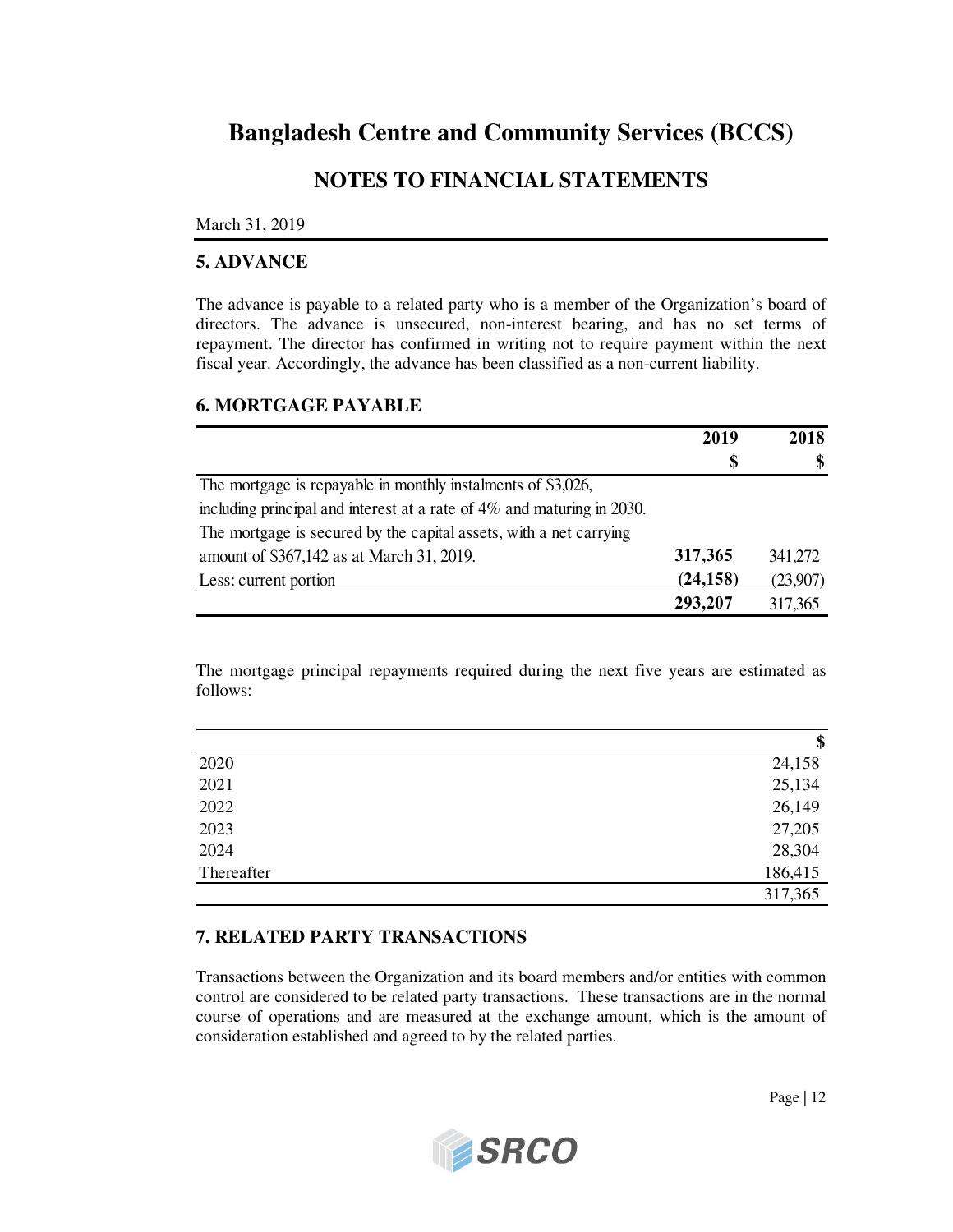### **NOTES TO FINANCIAL STATEMENTS**

March 31, 2019

### **7. RELATED PARTY TRANSACTIONS** (continued)

|                                                            | 2019 | 2018  |
|------------------------------------------------------------|------|-------|
|                                                            | \$   |       |
| Transactions:                                              |      |       |
| Included in direct program are expenditures from a company |      |       |
| owned by a director of the Organization                    |      | 1.000 |
| Included in donations are donations from directors of the  |      |       |
| Organization                                               | 765  |       |

### **8. FINANCIAL INSTRUMENTS**

The Organization is exposed to various risks through its financial instruments. The following analysis provides a measure of the Organization's risk exposure at the balance sheet date, March 31, 2019:

#### **Credit risk**

Credit risk arises from the potential that a counter party will fail to perform its obligation. The Organization is exposed to credit risk through its cash and accounts receivable balances. The Organization reduces credit risk from its cash balance by maintaining its funds with credit worthy financial institutions. The Organization does not believe there is significant credit risk with respect to the accounts receivable as it relates to a government grant. In the opinion of management, the credit risk exposure to the Organization is not significant.

### **Liquidity risk**

Liquidity risk is the risk that the Organization will encounter difficulty in meeting its obligations associated with the settlement of its financial liabilities. The Organization is exposed to liquidity risk with respect to its accounts payable and accrued liabilities and the mortgage payable. The Organization has a plan in place to meet its obligations as they come due, primarily from cash flow from operations, and advances from members of the Organization's board of directors.